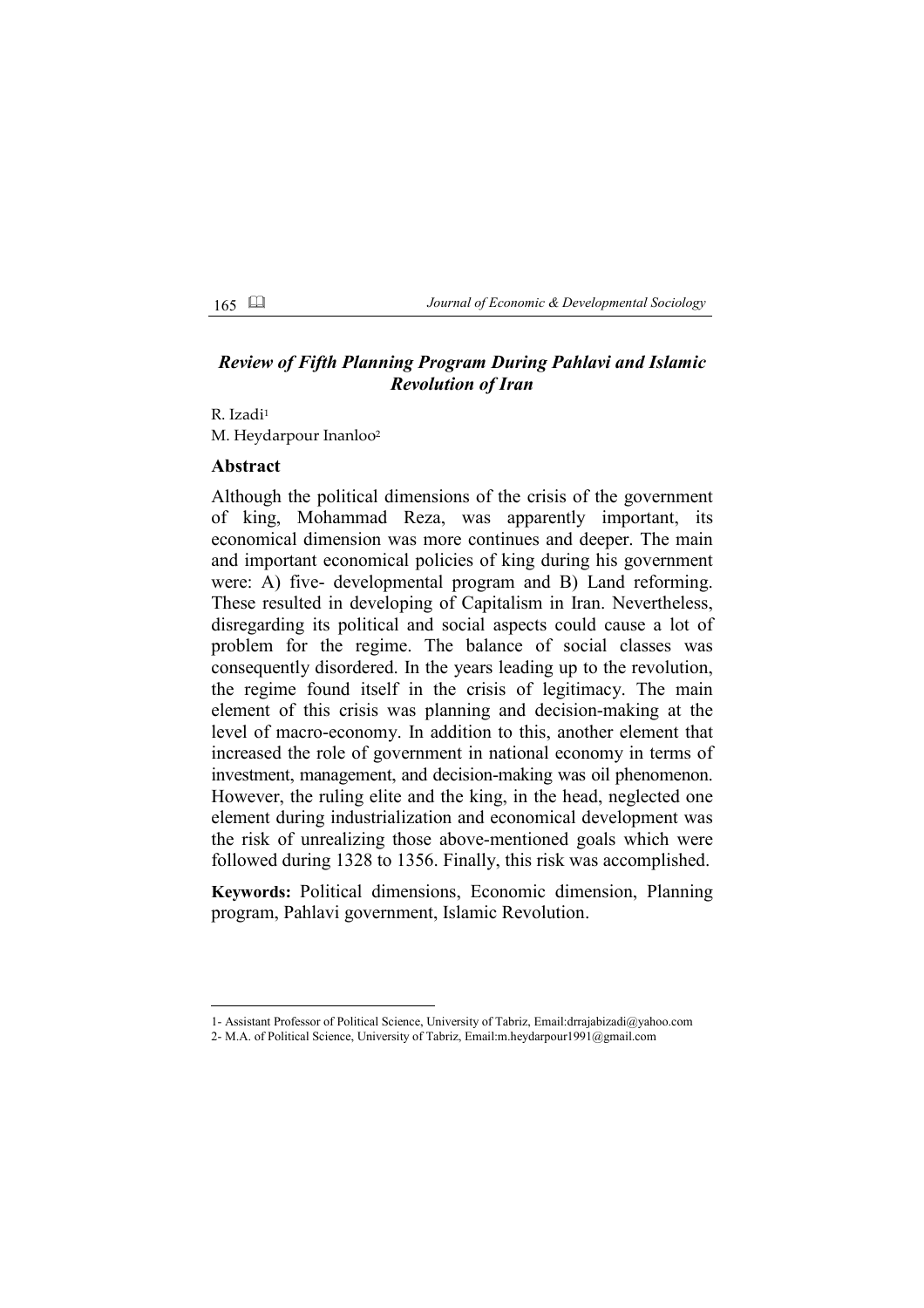#### *Abstracts* 166

#### *The Study of Graduates Women's Employment*

F. Shojae Noori<sup>1</sup> S.S. Sadidpour**�**

#### **Abstract**

Positive or negative feature of female employment outside the home, family are significant. However, most studies have examined women in the form of a fabric which are not considered. The aim of this study is looking at the employment status of graduates women. Method of this study, were documentary, and survey. Target was population University undergraduate women living in 22 districts of Tehran. According to Morgan table, chosen sample size was 500. Sampling method was Cluster Sampling. Cronbach's alpha coefficient, for 11-item questionnaire, was 0.87. The half participants, nearly were single, and with regard to the application of more people to moderate their economic status. Nearly a quarter of the girls were working in the private sector. Although more than half of the subjects tended to change jobs, but given the importance of the rights and benefits of employment, behavioral traits were tolerated by his colleagues. This can be a warning sign in the space available for young girls.

**Keywords:** Employment, Outdoors, Women, Graduate.

<sup>1-</sup> Academic Member of Women Research Center, University of Alzahra,

Email:f.shojanoori@yahoo.com

<sup>2-</sup> M.A. of Socical Science, University of Alzahra, Email:sama.sadid@gmail.com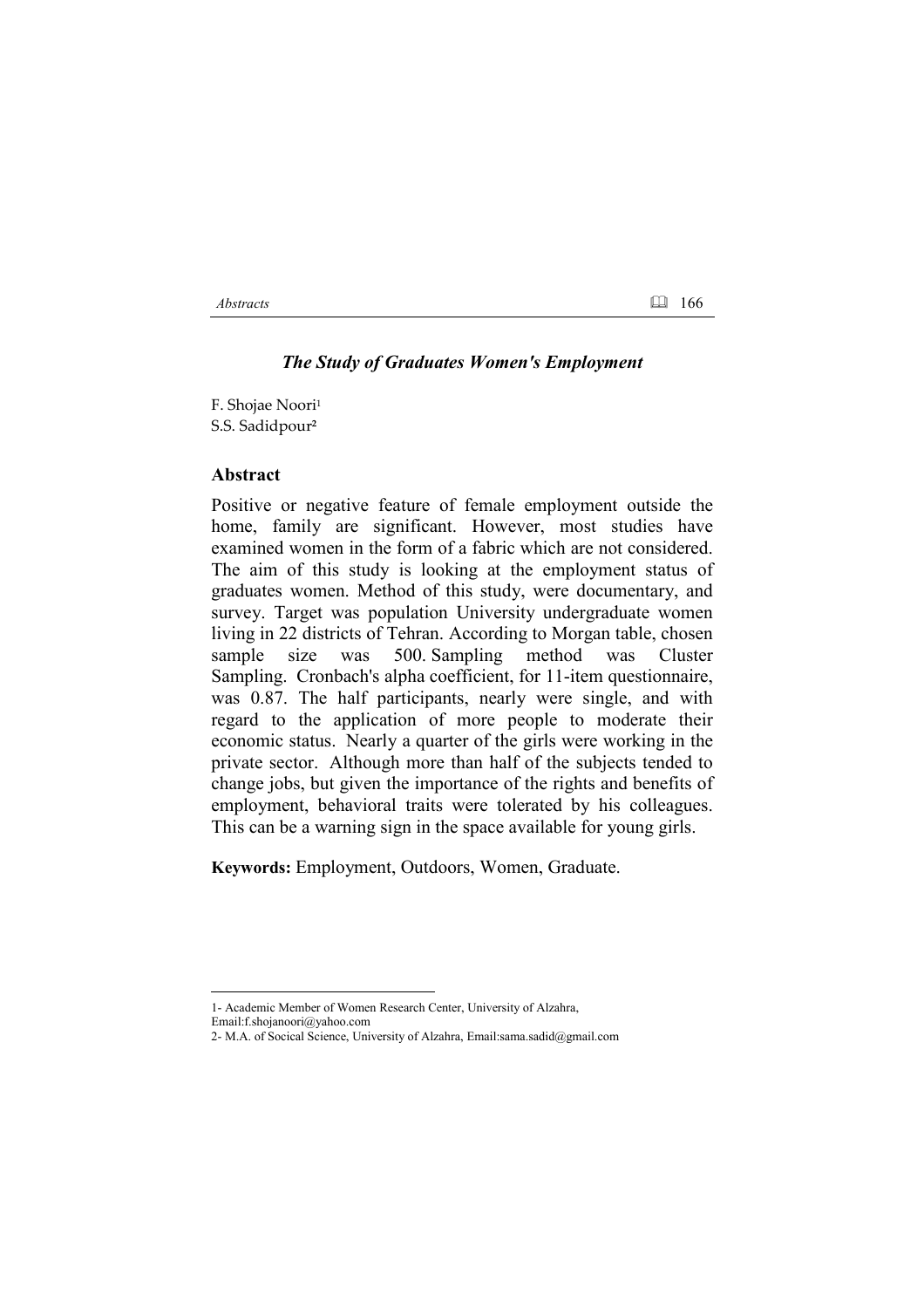167 *Journal of Economic & Developmental Sociology*

# *The Exploration Qualitative Ways to Improve Work Culture Case Study: University of Boroojerd Experts*

M. Zahirinia<sup>1</sup> B. Behroozian<sup>2</sup>

## **Abstract**

Upgrade country and national productivity made possible in the light of shadowing work and it can be achieved through the man's efforts, work demands, and progressive work culture. Advanced work culture can be appropriate for hard work, creativity, innovation, commitment and responsibility. Social consciousness and discipline among the people. This study seeks to improve understanding of various aspects of the work culture of academic experts through the constructionism approach and grounded theory. The target population of research is all the experts of Borujerd University. By using purposive and theoretical sampling, 40 people were selected. The research data is collected using semi structured interviews. Results show that eight categories of participation, recognition, reward system, job qualification, empowerment, acculturation, innovation and negotiation about the role are the solutions for increasing work culture. Then, aspects of the nuclear issue as a "DeconStruction Strategic work space" were drawn and discussed. Among which, acculturation and reward systems have the greatest impact.

**Keywords:** Work culture, Solutions to increase work culture, Qualitative Research, Experts, Borujerd University.

<sup>1-</sup> Assistant Professor of Hormozgan University, Email:mozen54@yahoo.com

<sup>2-</sup> M.A. in Socail Sciense of Hormozgan University, Email:behroozian68@gmail.com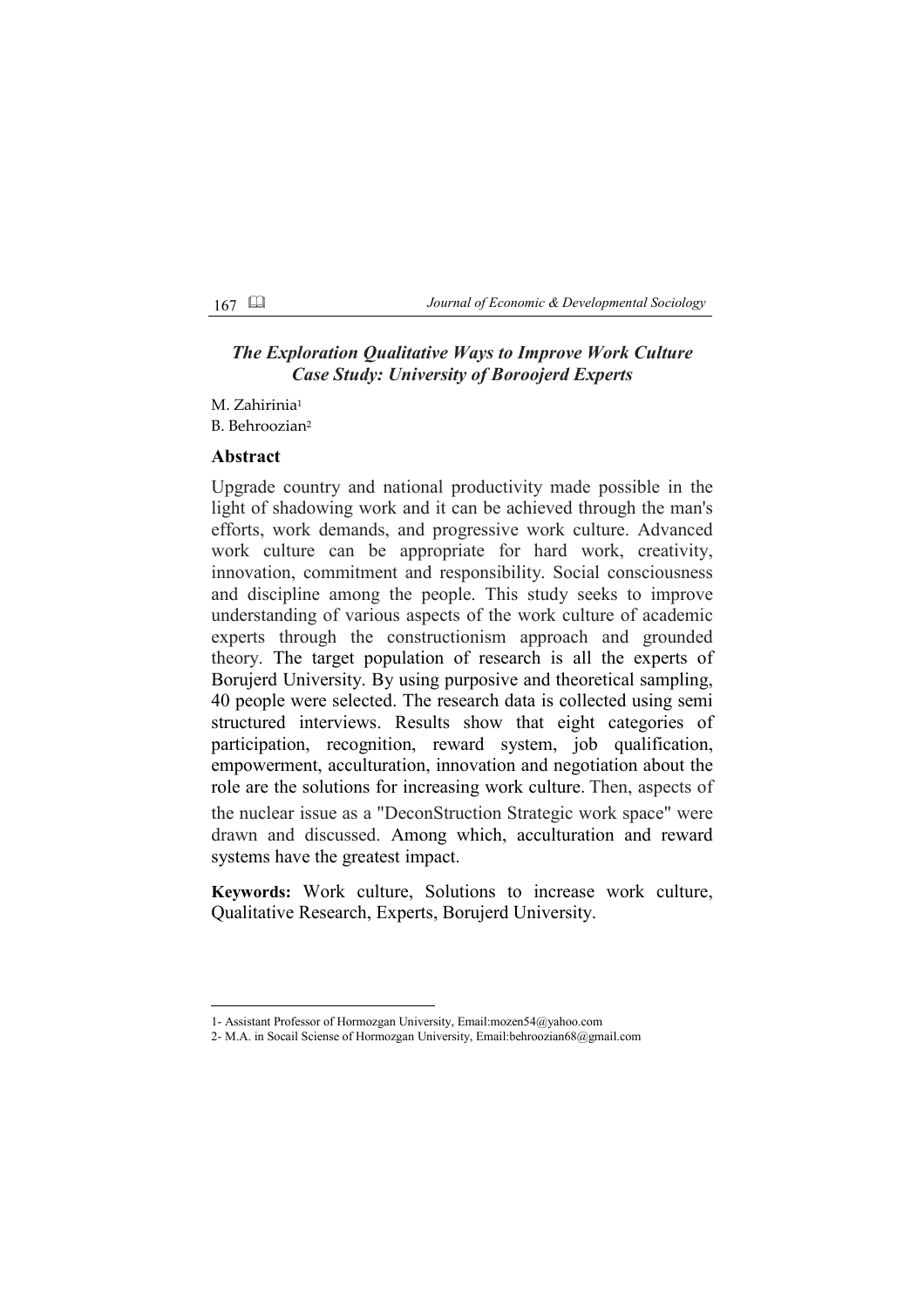### *Abstracts* 168

## *Studying the Role of Social Capital in Increasing the Potential of Entrepreneurship (Case Study: the University of Tabriz Students)*

M. Abbaszadeh<sup>1</sup> M.B. Alizadeh Aghdam� M. Mirzayee<sup>3</sup>

#### **Abstract**

Entrepreneurship is one of the influential factors in social sustainable development. Since that through a focus on the creative characteristics of the entrepreneurs, we can prepare the necessary bese for their growth and development. The aim of this paper is to assess the effect of social capital and its dimensions on the potential of entrepreneurship among the students. To do this, the main hypothesis is defined as a significant relationship between the social capital and its dimensions with the entrepreneurship potential. The target population includes the whole students in University of Tabriz in 2013-2014 from whom 404 were chosen using random stratified sampling method. To analyze the data, the Pearson correlation test and regression analysis were used. The results show that there is a significant relationship between the social capital and its dimensions with the entrepreneurship potential. That is, with an increase in social capital, the level of entrepreneurship potential will increase. The findings also show that the mean of students in entrepreneurship potential is more than the average and it was average for social capital. Pragmatism among the dimensions of entrepreneurship and social norm among the dimensions of social capital had the highest mean. According to the results of research, entrepreneurship potential has mainly affected by the social norm. Then social trust and social networks had the main role in explaining the changes of dependent variable.

**Keywords:** Entrepreneurship, Social capital, Social norm, Students of University Tabriz.

<sup>1-</sup> Associate Professor of Sociology, University of Tabriz, Email:m.abbaszadeh2014@gmail.com

<sup>2-</sup> Associate Professor of Sociology, University of Tabriz, Email:aghdam1351@yahoo.com

<sup>3-</sup> M.A. of Socialogy, University of Tabriz, Email:m\_mirzaie1990@yahoo.com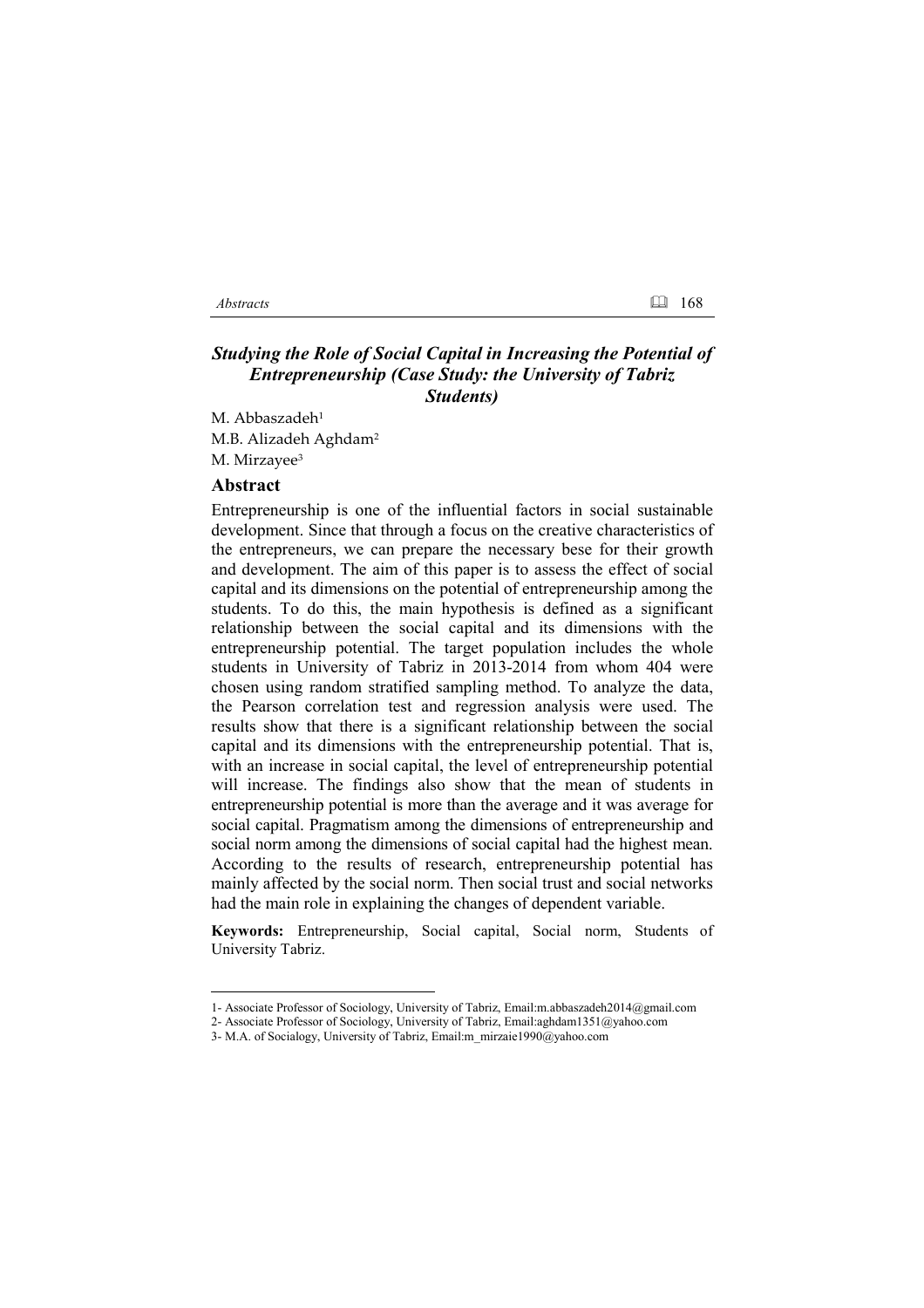169 *Journal of Economic & Developmental Sociology*

# *Relationship between Consumption Patterns and Mental Wellbeing in Tehran*

Gh. Gaffari<sup>1</sup> N. Kabiri<sup>2</sup>

#### **Abstract**

Since the consumption patterns of markers to define the values, attitudes, behaviors of individuals and subsequent situations are explained and their importance for social analysis increases day by day, they can play an important role in determining individual assessments of their life (mental welfare). This study in addition to examining the role and importance of consumption patterns and mental well-being also examine the relation of these two concepts. Target population of this study includes all residents over 15 years in Tehran which the researchers, 400 of them were select questionnaires was used to collect data. The results show 92.3 percent of people who have traditional consumption pattern with low subjective well-being, 88.8 percent of people who have a combination of subjective well-being, and 89 percent of people who have had a high subjective well-being modern consumption patterns, a total 19.9% of the variance of independent variables to explain their mental well-being.

**Keywords:** Consumption patterns, Tehran, Welfare, Mental wellbeing, Mental welfare.

<sup>1-</sup> M.A. in Social Science, University of Tehran, Email:gaffary@ut.ac.ir

<sup>2-</sup> Associate Professor of Sociology, University of Tehran, Email:kabiri.1367@yahoo.com